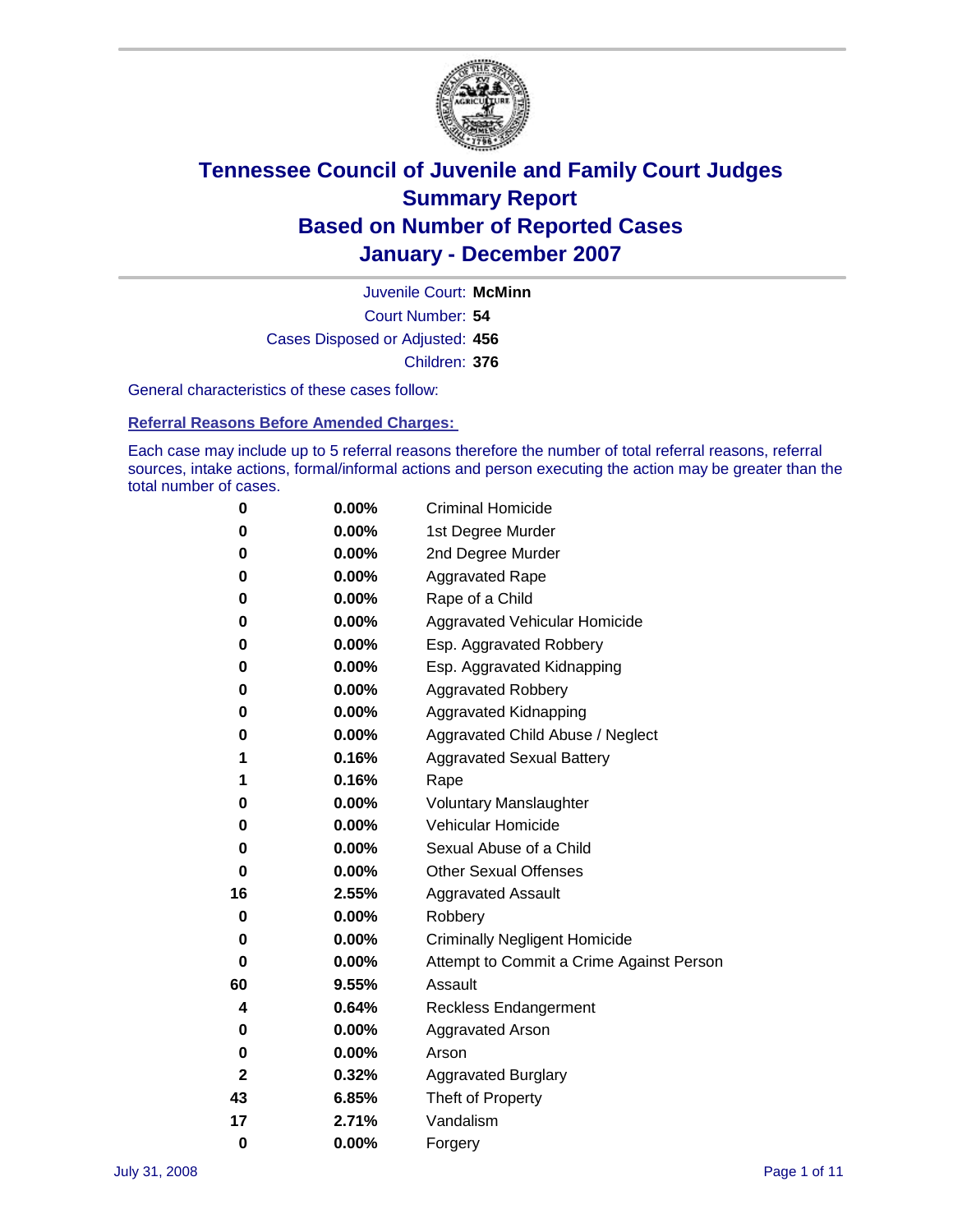

Court Number: **54** Juvenile Court: **McMinn** Cases Disposed or Adjusted: **456** Children: **376**

#### **Referral Reasons Before Amended Charges:**

Each case may include up to 5 referral reasons therefore the number of total referral reasons, referral sources, intake actions, formal/informal actions and person executing the action may be greater than the total number of cases.

| 0              | 0.00%    | <b>Worthless Checks</b>                                     |
|----------------|----------|-------------------------------------------------------------|
| 0              | 0.00%    | Illegal Possession / Fraudulent Use of Credit / Debit Cards |
| 15             | 2.39%    | <b>Burglary</b>                                             |
| 3              | 0.48%    | Unauthorized Use of a Vehicle                               |
| 0              | 0.00%    | <b>Cruelty to Animals</b>                                   |
| 7              | 1.11%    | Sale of Controlled Substances                               |
| 40             | 6.37%    | <b>Other Drug Offenses</b>                                  |
| 9              | 1.43%    | Possession of Controlled Substances                         |
| 0              | 0.00%    | <b>Criminal Attempt</b>                                     |
| 7              | 1.11%    | Carrying Weapons on School Property                         |
| 3              | 0.48%    | Unlawful Carrying / Possession of a Weapon                  |
| 0              | 0.00%    | <b>Evading Arrest</b>                                       |
| 0              | 0.00%    | Escape                                                      |
| $\mathbf{2}$   | 0.32%    | Driving Under Influence (DUI)                               |
| 22             | 3.50%    | Possession / Consumption of Alcohol                         |
| $\overline{7}$ | 1.11%    | Resisting Stop, Frisk, Halt, Arrest or Search               |
| 0              | 0.00%    | <b>Aggravated Criminal Trespass</b>                         |
| 4              | 0.64%    | Harassment                                                  |
| 0              | 0.00%    | Failure to Appear                                           |
| 4              | 0.64%    | Filing a False Police Report                                |
| 3              | 0.48%    | Criminal Impersonation                                      |
| 35             | 5.57%    | <b>Disorderly Conduct</b>                                   |
| 8              | 1.27%    | <b>Criminal Trespass</b>                                    |
| 5              | 0.80%    | <b>Public Intoxication</b>                                  |
| 0              | 0.00%    | Gambling                                                    |
| 109            | 17.36%   | Traffic                                                     |
| 0              | $0.00\%$ | <b>Local Ordinances</b>                                     |
| 0              | $0.00\%$ | Violation of Wildlife Regulations                           |
| 0              | 0.00%    | Contempt of Court                                           |
| 63             | 10.03%   | Violation of Probation                                      |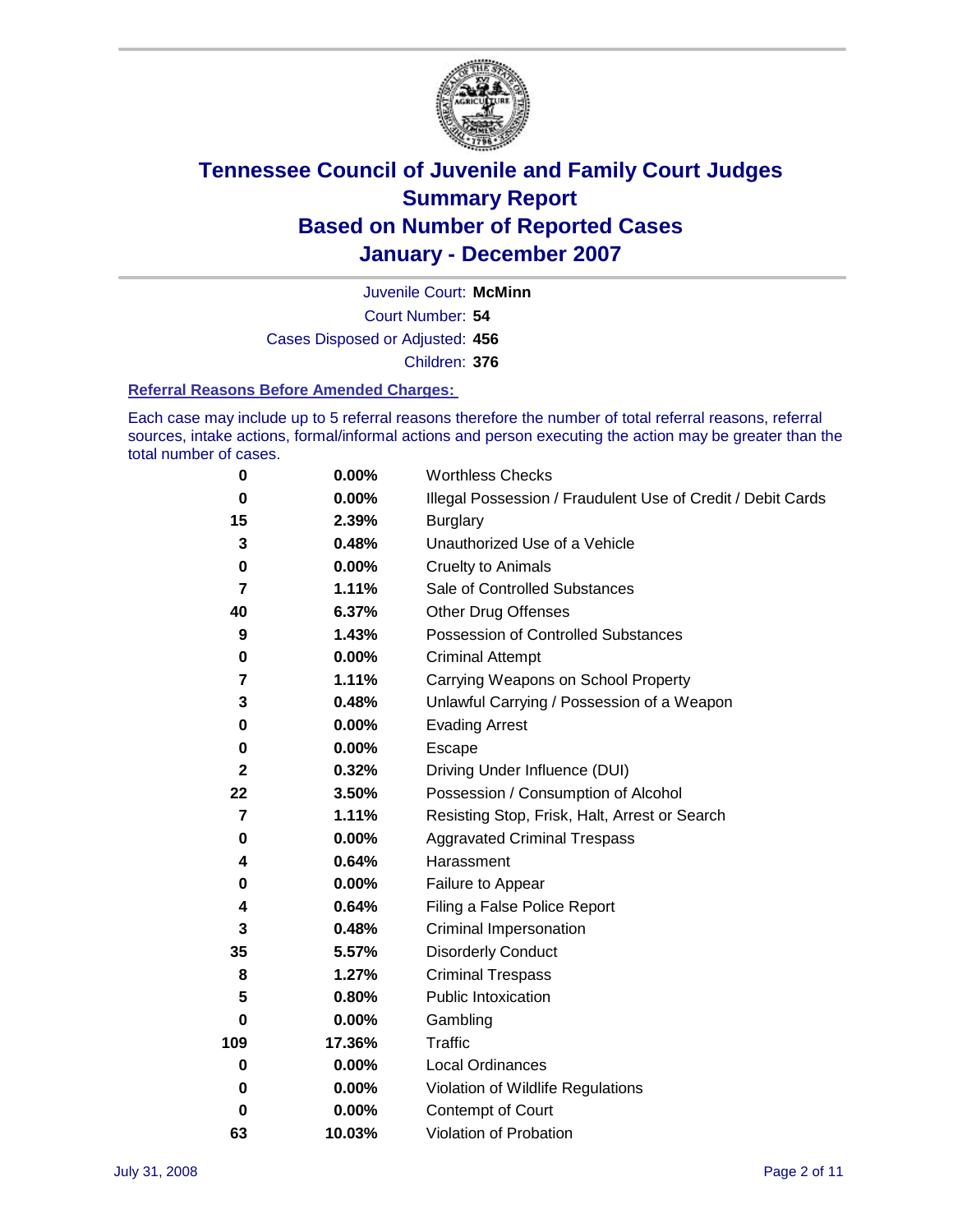

Court Number: **54** Juvenile Court: **McMinn** Cases Disposed or Adjusted: **456** Children: **376**

#### **Referral Reasons Before Amended Charges:**

Each case may include up to 5 referral reasons therefore the number of total referral reasons, referral sources, intake actions, formal/informal actions and person executing the action may be greater than the total number of cases.

| 3           | 0.48%   | Violation of Aftercare                 |
|-------------|---------|----------------------------------------|
| 9           | 1.43%   | <b>Unruly Behavior</b>                 |
| 7           | 1.11%   | Truancy                                |
| 21          | 3.34%   | In-State Runaway                       |
| $\mathbf 0$ | 0.00%   | Out-of-State Runaway                   |
| 74          | 11.78%  | Possession of Tobacco Products         |
| 0           | 0.00%   | Violation of a Valid Court Order       |
| 16          | 2.55%   | Violation of Curfew                    |
| 0           | 0.00%   | Sexually Abused Child                  |
| 0           | 0.00%   | <b>Physically Abused Child</b>         |
| 1           | 0.16%   | Dependency / Neglect                   |
| 0           | 0.00%   | <b>Termination of Parental Rights</b>  |
| 0           | 0.00%   | <b>Violation of Pretrial Diversion</b> |
| 0           | 0.00%   | Violation of Informal Adjustment       |
| 0           | 0.00%   | <b>Judicial Review</b>                 |
| 0           | 0.00%   | <b>Administrative Review</b>           |
| 0           | 0.00%   | <b>Foster Care Review</b>              |
| 0           | 0.00%   | Custody                                |
| 0           | 0.00%   | Visitation                             |
| 0           | 0.00%   | Paternity / Legitimation               |
| 0           | 0.00%   | <b>Child Support</b>                   |
| 0           | 0.00%   | <b>Request for Medical Treatment</b>   |
| 0           | 0.00%   | <b>Consent to Marry</b>                |
| 7           | 1.11%   | Other                                  |
| 628         | 100.00% | <b>Total Referrals</b>                 |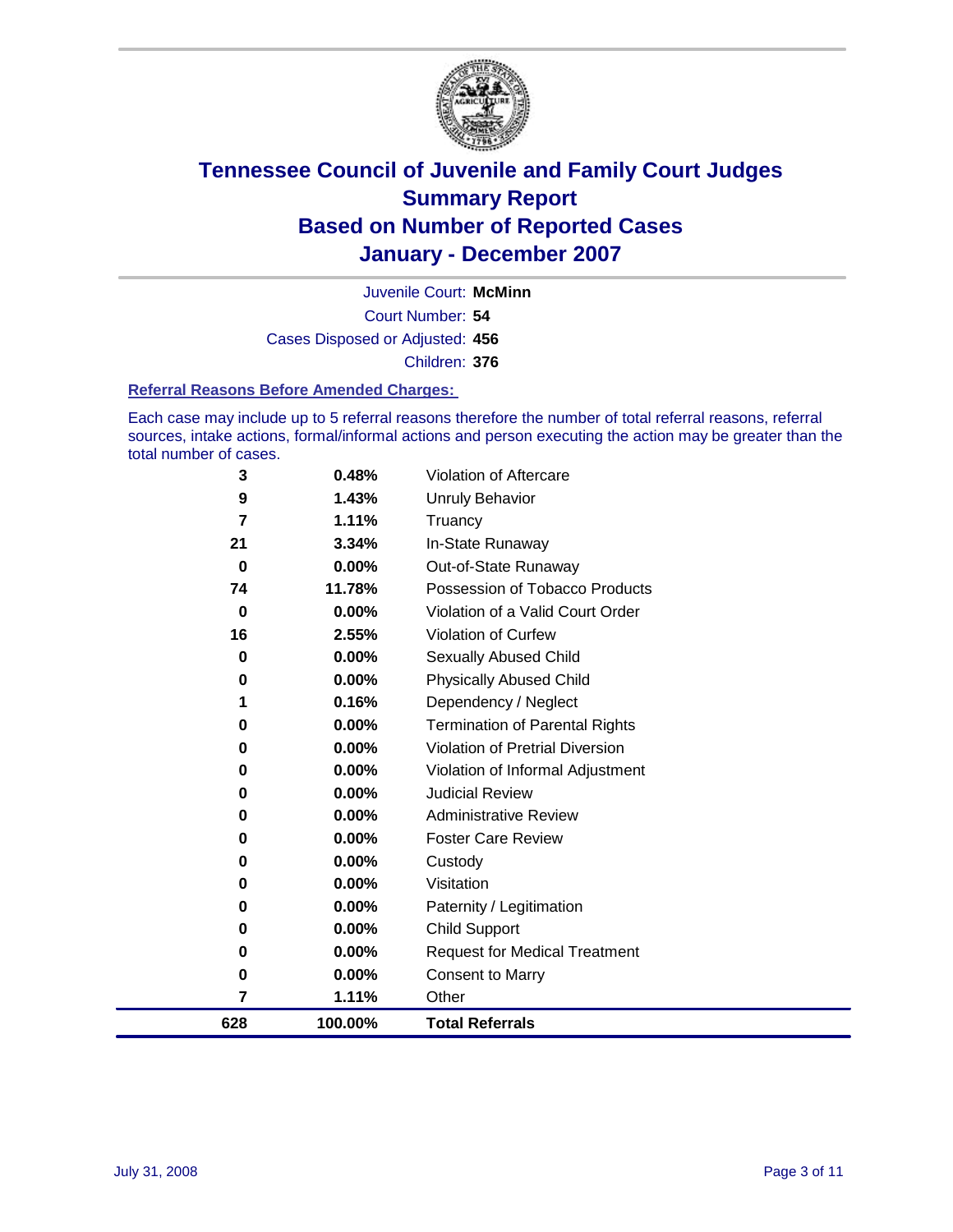

| Juvenile Court: McMinn          |  |
|---------------------------------|--|
| Court Number: 54                |  |
| Cases Disposed or Adjusted: 456 |  |
| Children: 376                   |  |

### **Referral Sources: 1**

| 460          | 73.25%   | Law Enforcement                   |
|--------------|----------|-----------------------------------|
| 22           | 3.50%    | Parents                           |
| $\mathbf{2}$ | 0.32%    | Relatives                         |
| $\mathbf 0$  | $0.00\%$ | Self                              |
| 22           | 3.50%    | School                            |
| 1            | 0.16%    | <b>CSA</b>                        |
| 14           | 2.23%    | <b>DCS</b>                        |
| 3            | 0.48%    | <b>Other State Department</b>     |
| 0            | 0.00%    | <b>District Attorney's Office</b> |
| 59           | 9.39%    | <b>Court Staff</b>                |
| $\mathbf 0$  | 0.00%    | Social Agency                     |
| 6            | 0.96%    | <b>Other Court</b>                |
| 39           | 6.21%    | Victim                            |
| $\mathbf 0$  | 0.00%    | Child & Parent                    |
| $\mathbf 0$  | 0.00%    | Hospital                          |
| $\mathbf 0$  | 0.00%    | Unknown                           |
| $\mathbf 0$  | 0.00%    | Other                             |
| 628          | 100.00%  | <b>Total Referral Sources</b>     |
|              |          |                                   |

### **Age of Child at Referral: 2**

| $0.00\%$<br>0.00% | Ages 19 and Over<br>Unknown / Not Reported |  |
|-------------------|--------------------------------------------|--|
|                   |                                            |  |
|                   |                                            |  |
| 37.50%            | Ages 17 through 18                         |  |
| 42.55%            | Ages 15 through 16                         |  |
| 15.69%            | Ages 13 through 14                         |  |
| 3.99%             | Ages 11 through 12                         |  |
| 0.27%             | Ages 10 and Under                          |  |
|                   |                                            |  |

<sup>1</sup> If different than number of Referral Reasons (628), verify accuracy of your court's data.

One child could be counted in multiple categories, verify accuracy of your court's data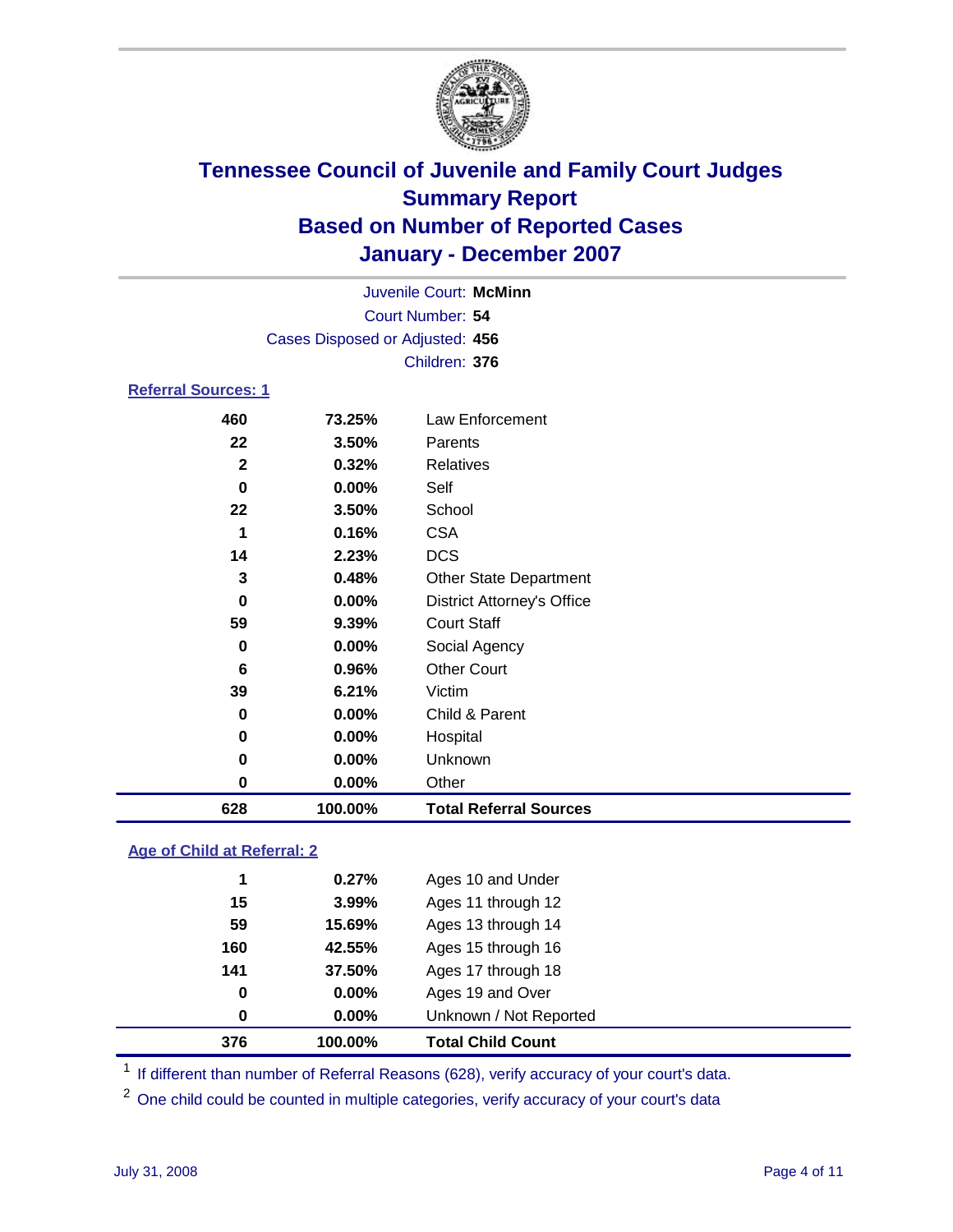

| Juvenile Court: McMinn                  |                                 |                          |  |  |  |
|-----------------------------------------|---------------------------------|--------------------------|--|--|--|
| Court Number: 54                        |                                 |                          |  |  |  |
|                                         | Cases Disposed or Adjusted: 456 |                          |  |  |  |
|                                         | Children: 376                   |                          |  |  |  |
| Sex of Child: 1                         |                                 |                          |  |  |  |
| 253                                     | 67.29%                          | Male                     |  |  |  |
| 123                                     | 32.71%                          | Female                   |  |  |  |
| $\bf{0}$                                | 0.00%                           | Unknown                  |  |  |  |
| 376                                     | 100.00%                         | <b>Total Child Count</b> |  |  |  |
| Race of Child: 1                        |                                 |                          |  |  |  |
| 335                                     | 89.10%                          | White                    |  |  |  |
| 39                                      | 10.37%                          | African American         |  |  |  |
| 0                                       | 0.00%                           | Native American          |  |  |  |
| $\mathbf{2}$                            | 0.53%                           | Asian                    |  |  |  |
| $\mathbf 0$                             | 0.00%                           | Mixed                    |  |  |  |
| $\bf{0}$                                | 0.00%                           | Unknown                  |  |  |  |
| 376                                     | 100.00%                         | <b>Total Child Count</b> |  |  |  |
| <b>Hispanic Origin: 1</b>               |                                 |                          |  |  |  |
| 11                                      | 2.93%                           | Yes                      |  |  |  |
| 365                                     | 97.07%                          | <b>No</b>                |  |  |  |
| $\pmb{0}$                               | 0.00%                           | Unknown                  |  |  |  |
| 376                                     | 100.00%                         | <b>Total Child Count</b> |  |  |  |
| <b>School Enrollment of Children: 1</b> |                                 |                          |  |  |  |
| 335                                     | 89.10%                          | Yes                      |  |  |  |
| 20                                      | 5.32%                           | <b>No</b>                |  |  |  |
| 21                                      | 5.59%                           | Unknown                  |  |  |  |
| 376                                     | 100.00%                         | <b>Total Child Count</b> |  |  |  |

One child could be counted in multiple categories, verify accuracy of your court's data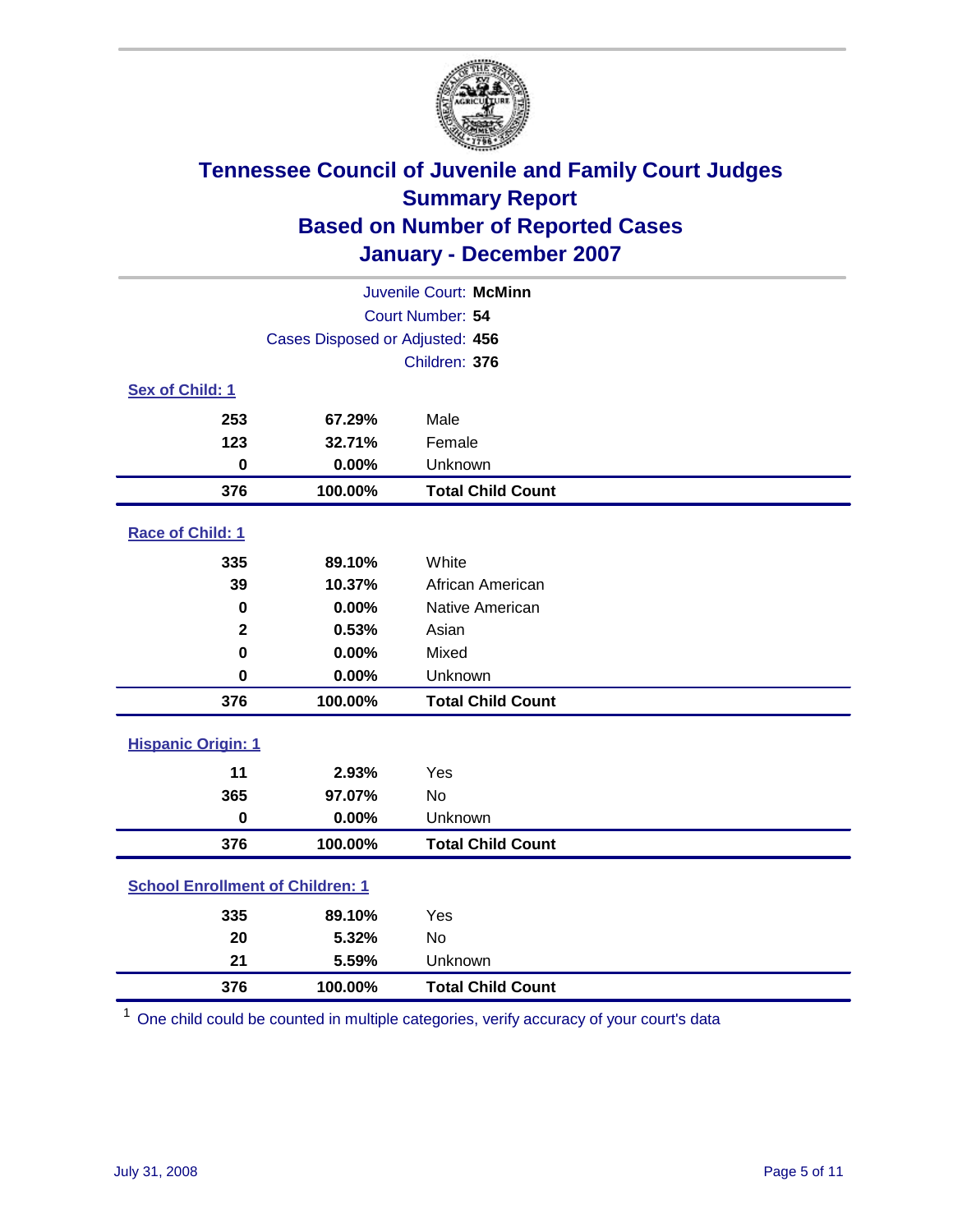

Court Number: **54** Juvenile Court: **McMinn** Cases Disposed or Adjusted: **456** Children: **376**

#### **Living Arrangement of Child at Time of Referral: 1**

| 376 | 100.00%  | <b>Total Child Count</b>     |
|-----|----------|------------------------------|
| 2   | 0.53%    | Other                        |
| 12  | 3.19%    | Unknown                      |
| 3   | 0.80%    | Independent                  |
| 3   | 0.80%    | In an Institution            |
| 0   | $0.00\%$ | In a Residential Center      |
| 3   | 0.80%    | In a Group Home              |
| 6   | $1.60\%$ | With Foster Family           |
| 4   | 1.06%    | With Adoptive Parents        |
| 39  | 10.37%   | <b>With Relatives</b>        |
| 29  | 7.71%    | <b>With Father</b>           |
| 129 | 34.31%   | With Mother                  |
| 33  | 8.78%    | With Mother and Stepfather   |
| 3   | $0.80\%$ | With Father and Stepmother   |
| 110 | 29.26%   | With Both Biological Parents |
|     |          |                              |

#### **Type of Detention: 2**

| 456 | 100.00%  | <b>Total Detention Count</b> |
|-----|----------|------------------------------|
| 0   | $0.00\%$ | Other                        |
| 455 | 99.78%   | Does Not Apply               |
| 0   | $0.00\%$ | Unknown                      |
| 0   | $0.00\%$ | <b>Psychiatric Hospital</b>  |
| 0   | 0.00%    | Jail - No Separation         |
| 0   | $0.00\%$ | Jail - Partial Separation    |
| 0   | $0.00\%$ | Jail - Complete Separation   |
| 1   | 0.22%    | Juvenile Detention Facility  |
| 0   | $0.00\%$ | Non-Secure Placement         |
|     |          |                              |

<sup>1</sup> One child could be counted in multiple categories, verify accuracy of your court's data

<sup>2</sup> If different than number of Cases (456) verify accuracy of your court's data.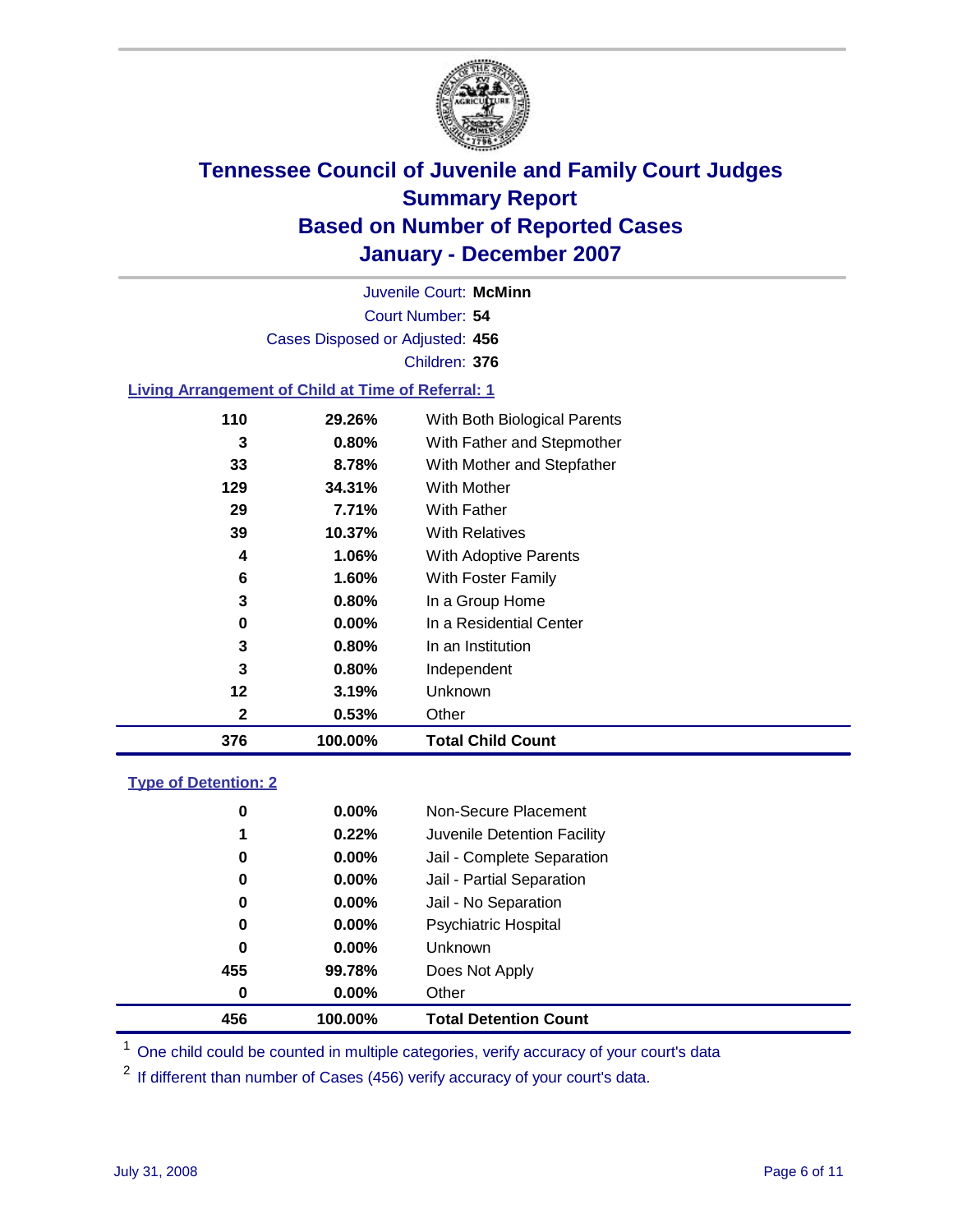

|                                                    | Juvenile Court: McMinn          |                                      |  |  |  |  |
|----------------------------------------------------|---------------------------------|--------------------------------------|--|--|--|--|
|                                                    |                                 | Court Number: 54                     |  |  |  |  |
|                                                    | Cases Disposed or Adjusted: 456 |                                      |  |  |  |  |
|                                                    |                                 | Children: 376                        |  |  |  |  |
| <b>Placement After Secure Detention Hearing: 1</b> |                                 |                                      |  |  |  |  |
| $\bf{0}$                                           | 0.00%                           | Returned to Prior Living Arrangement |  |  |  |  |
| 1                                                  | 0.22%                           | Juvenile Detention Facility          |  |  |  |  |
| 0                                                  | 0.00%                           | Jail                                 |  |  |  |  |
| 0                                                  | 0.00%                           | Shelter / Group Home                 |  |  |  |  |
| $\bf{0}$                                           | 0.00%                           | <b>Foster Family Home</b>            |  |  |  |  |
| 0                                                  | 0.00%                           | Psychiatric Hospital                 |  |  |  |  |
| 0                                                  | $0.00\%$                        | Unknown / Not Reported               |  |  |  |  |
| 455                                                | 99.78%                          | Does Not Apply                       |  |  |  |  |
| 0                                                  | 0.00%                           | Other                                |  |  |  |  |
| 456                                                | 100.00%                         | <b>Total Placement Count</b>         |  |  |  |  |
|                                                    |                                 |                                      |  |  |  |  |
| <b>Intake Actions: 2</b>                           |                                 |                                      |  |  |  |  |
| 627                                                | 99.84%                          | <b>Petition Filed</b>                |  |  |  |  |
| 1                                                  | 0.16%                           | <b>Motion Filed</b>                  |  |  |  |  |
| 0                                                  | 0.00%                           | <b>Citation Processed</b>            |  |  |  |  |
| 0                                                  | 0.00%                           | Notification of Paternity Processed  |  |  |  |  |
| 0                                                  | 0.00%                           | Scheduling of Judicial Review        |  |  |  |  |
| 0                                                  | 0.00%                           | Scheduling of Administrative Review  |  |  |  |  |
| 0                                                  | $0.00\%$                        | Scheduling of Foster Care Review     |  |  |  |  |
| 0                                                  | 0.00%                           | Unknown                              |  |  |  |  |
| 0                                                  | 0.00%                           | Does Not Apply                       |  |  |  |  |
| 0                                                  | 0.00%                           | Other                                |  |  |  |  |
| 628                                                | 100.00%                         | <b>Total Intake Count</b>            |  |  |  |  |

<sup>1</sup> If different than number of Cases (456) verify accuracy of your court's data.

<sup>2</sup> If different than number of Referral Reasons (628), verify accuracy of your court's data.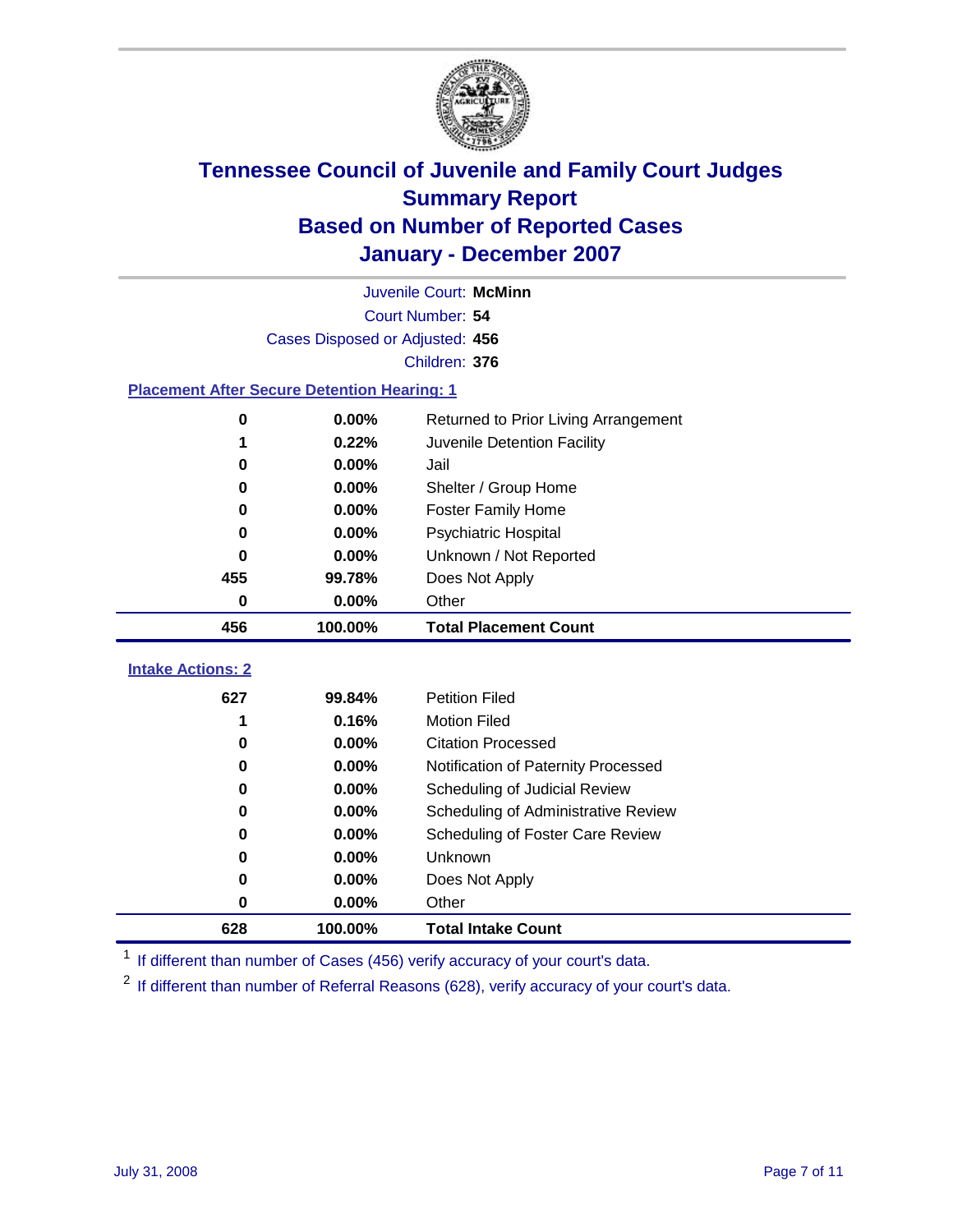

Court Number: **54** Juvenile Court: **McMinn** Cases Disposed or Adjusted: **456** Children: **376**

#### **Last Grade Completed by Child: 1**

| $\bf{0}$ | 0.00%   | Too Young for School     |
|----------|---------|--------------------------|
| 0        | 0.00%   | Preschool                |
| 1        | 0.27%   | Kindergarten             |
| 0        | 0.00%   | 1st Grade                |
| 1        | 0.27%   | 2nd Grade                |
| $\bf{0}$ | 0.00%   | 3rd Grade                |
| 1        | 0.27%   | 4th Grade                |
| 7        | 1.86%   | 5th Grade                |
| 18       | 4.79%   | 6th Grade                |
| 19       | 5.05%   | 7th Grade                |
| 81       | 21.54%  | 8th Grade                |
| 73       | 19.41%  | 9th Grade                |
| 76       | 20.21%  | 10th Grade               |
| 55       | 14.63%  | 11th Grade               |
| 9        | 2.39%   | 12th Grade               |
| 0        | 0.00%   | Non-Graded Special Ed    |
| 9        | 2.39%   | <b>GED</b>               |
| 0        | 0.00%   | Graduated                |
| $\bf{0}$ | 0.00%   | Never Attended School    |
| 26       | 6.91%   | Unknown                  |
| 0        | 0.00%   | Other                    |
| 376      | 100.00% | <b>Total Child Count</b> |
|          |         |                          |

### **Enrolled in Special Education: 1**

| 376 | 100.00% | <b>Total Child Count</b> |  |
|-----|---------|--------------------------|--|
| 22  | 5.85%   | Unknown                  |  |
| 309 | 82.18%  | No                       |  |
| 45  | 11.97%  | Yes                      |  |
|     |         |                          |  |

<sup>1</sup> One child could be counted in multiple categories, verify accuracy of your court's data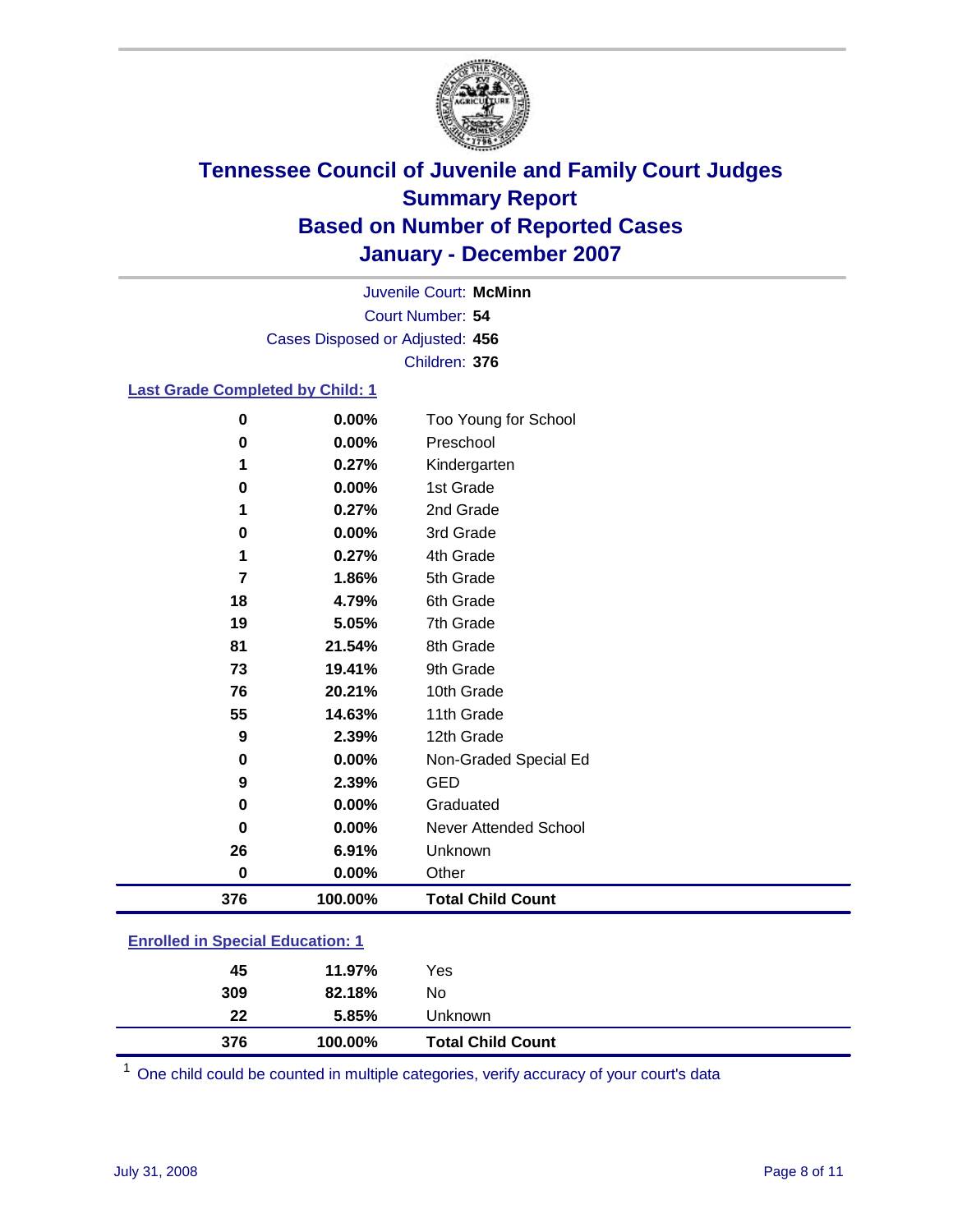

|                              |                                 | Juvenile Court: McMinn    |  |
|------------------------------|---------------------------------|---------------------------|--|
| Court Number: 54             |                                 |                           |  |
|                              | Cases Disposed or Adjusted: 456 |                           |  |
|                              |                                 | Children: 376             |  |
| <b>Action Executed By: 1</b> |                                 |                           |  |
| 627                          | 99.84%                          | Judge                     |  |
| 1                            | 0.16%                           | Referee                   |  |
| 0                            | $0.00\%$                        | <b>YSO</b>                |  |
| 0                            | $0.00\%$                        | Other                     |  |
| 0                            | $0.00\%$                        | Unknown / Not Reported    |  |
| 628                          | 100.00%                         | <b>Total Action Count</b> |  |

### **Formal / Informal Actions: 1**

| $\bf{0}$ | $0.00\%$ | Dismissed                                        |
|----------|----------|--------------------------------------------------|
| 0        | $0.00\%$ | Retired / Nolle Prosequi                         |
| 484      | 77.07%   | <b>Complaint Substantiated Delinquent</b>        |
| 144      | 22.93%   | <b>Complaint Substantiated Status Offender</b>   |
| 0        | $0.00\%$ | <b>Complaint Substantiated Dependent/Neglect</b> |
| 0        | $0.00\%$ | <b>Complaint Substantiated Abused</b>            |
| 0        | $0.00\%$ | <b>Complaint Substantiated Mentally III</b>      |
| 0        | $0.00\%$ | Informal Adjustment                              |
| 0        | $0.00\%$ | <b>Pretrial Diversion</b>                        |
| 0        | $0.00\%$ | <b>Transfer to Adult Court Hearing</b>           |
| 0        | $0.00\%$ | Charges Cleared by Transfer to Adult Court       |
| 0        | $0.00\%$ | Special Proceeding                               |
| 0        | $0.00\%$ | <b>Review Concluded</b>                          |
| 0        | $0.00\%$ | Case Held Open                                   |
| 0        | $0.00\%$ | Other                                            |
| 0        | $0.00\%$ | Unknown / Not Reported                           |
| 628      | 100.00%  | <b>Total Action Count</b>                        |

<sup>1</sup> If different than number of Referral Reasons (628), verify accuracy of your court's data.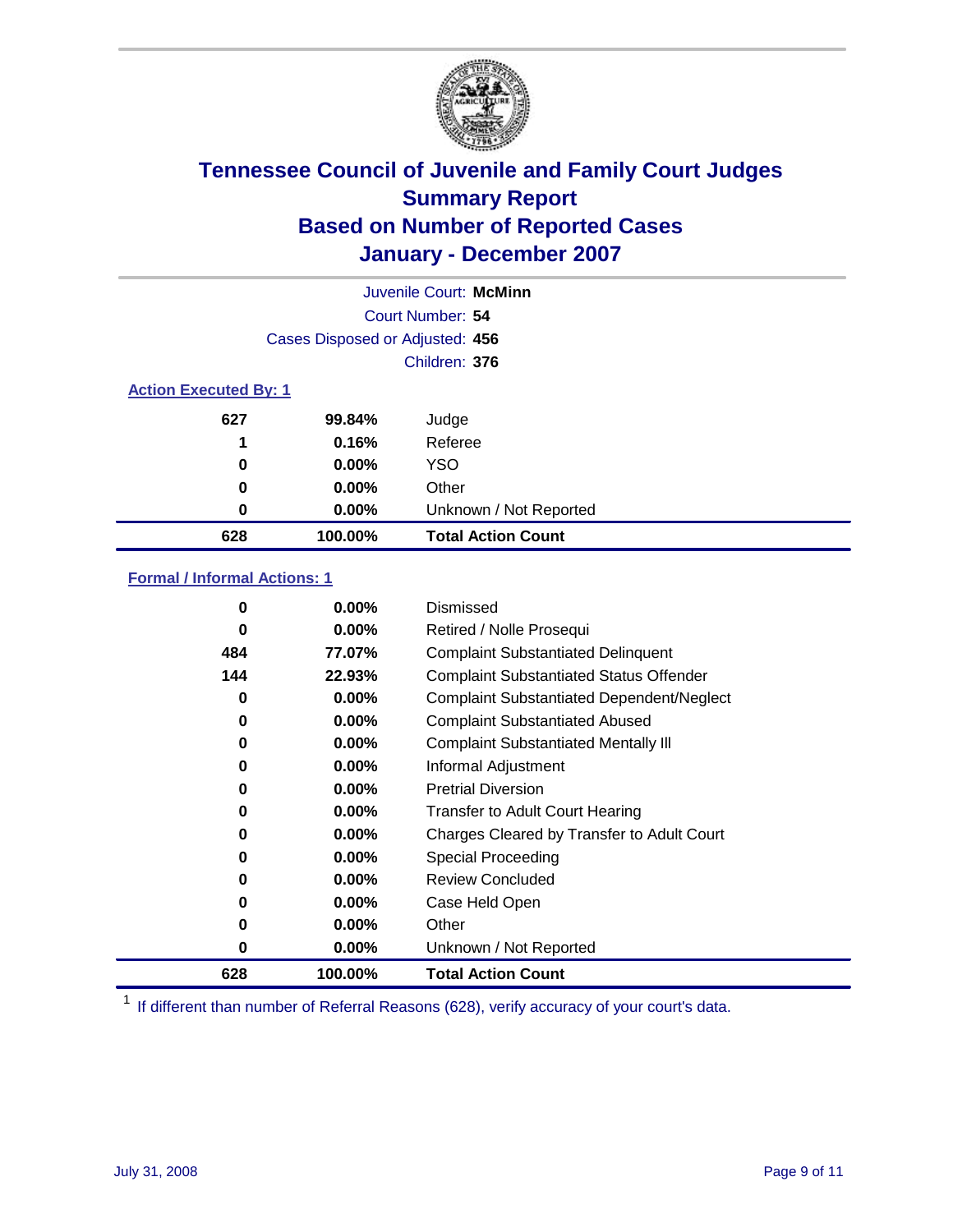

|                       |                                 | Juvenile Court: McMinn                                |
|-----------------------|---------------------------------|-------------------------------------------------------|
|                       |                                 | Court Number: 54                                      |
|                       | Cases Disposed or Adjusted: 456 |                                                       |
|                       |                                 | Children: 376                                         |
| <b>Case Outcomes:</b> |                                 | There can be multiple outcomes for one child or case. |
| 67                    | 5.19%                           | <b>Case Dismissed</b>                                 |
| 0                     | 0.00%                           | Case Retired or Nolle Prosequi                        |
| 0                     | 0.00%                           | Warned / Counseled                                    |
| 0                     | 0.00%                           | Held Open For Review                                  |
| 228                   | 17.65%                          | Supervision / Probation to Juvenile Court             |
| 42                    | 3.25%                           | <b>Probation to Parents</b>                           |
| 37                    | 2.86%                           | Referral to Another Entity for Supervision / Service  |
| 45                    | 3.48%                           | Referred for Mental Health Counseling                 |
| 71                    | 5.50%                           | Referred for Alcohol and Drug Counseling              |
| 0                     | 0.00%                           | <b>Referred to Alternative School</b>                 |
| 0                     | 0.00%                           | Referred to Private Child Agency                      |
| 36                    | 2.79%                           | Referred to Defensive Driving School                  |
| 0                     | 0.00%                           | Referred to Alcohol Safety School                     |
| 0                     | 0.00%                           | Referred to Juvenile Court Education-Based Program    |
| 68                    | 5.26%                           | Driver's License Held Informally                      |
| 0                     | 0.00%                           | <b>Voluntary Placement with DMHMR</b>                 |
| 0                     | 0.00%                           | <b>Private Mental Health Placement</b>                |
| 0                     | 0.00%                           | <b>Private MR Placement</b>                           |
| 0                     | 0.00%                           | Placement with City/County Agency/Facility            |
| 0                     | 0.00%                           | Placement with Relative / Other Individual            |
| 39                    | 3.02%                           | Fine                                                  |
| 189                   | 14.63%                          | <b>Public Service</b>                                 |
| 20                    | 1.55%                           | Restitution                                           |
| 0                     | 0.00%                           | <b>Runaway Returned</b>                               |
| 10                    | 0.77%                           | No Contact Order                                      |
| 0                     | 0.00%                           | Injunction Other than No Contact Order                |
| 0                     | 0.00%                           | <b>House Arrest</b>                                   |
| 0                     | 0.00%                           | <b>Court Defined Curfew</b>                           |
| 0                     | 0.00%                           | Dismissed from Informal Adjustment                    |
| 42                    | 3.25%                           | <b>Dismissed from Pretrial Diversion</b>              |
| 0                     | 0.00%                           | <b>Released from Probation</b>                        |
| 1                     | 0.08%                           | <b>Transferred to Adult Court</b>                     |
| 1                     | 0.08%                           | <b>DMHMR Involuntary Commitment</b>                   |